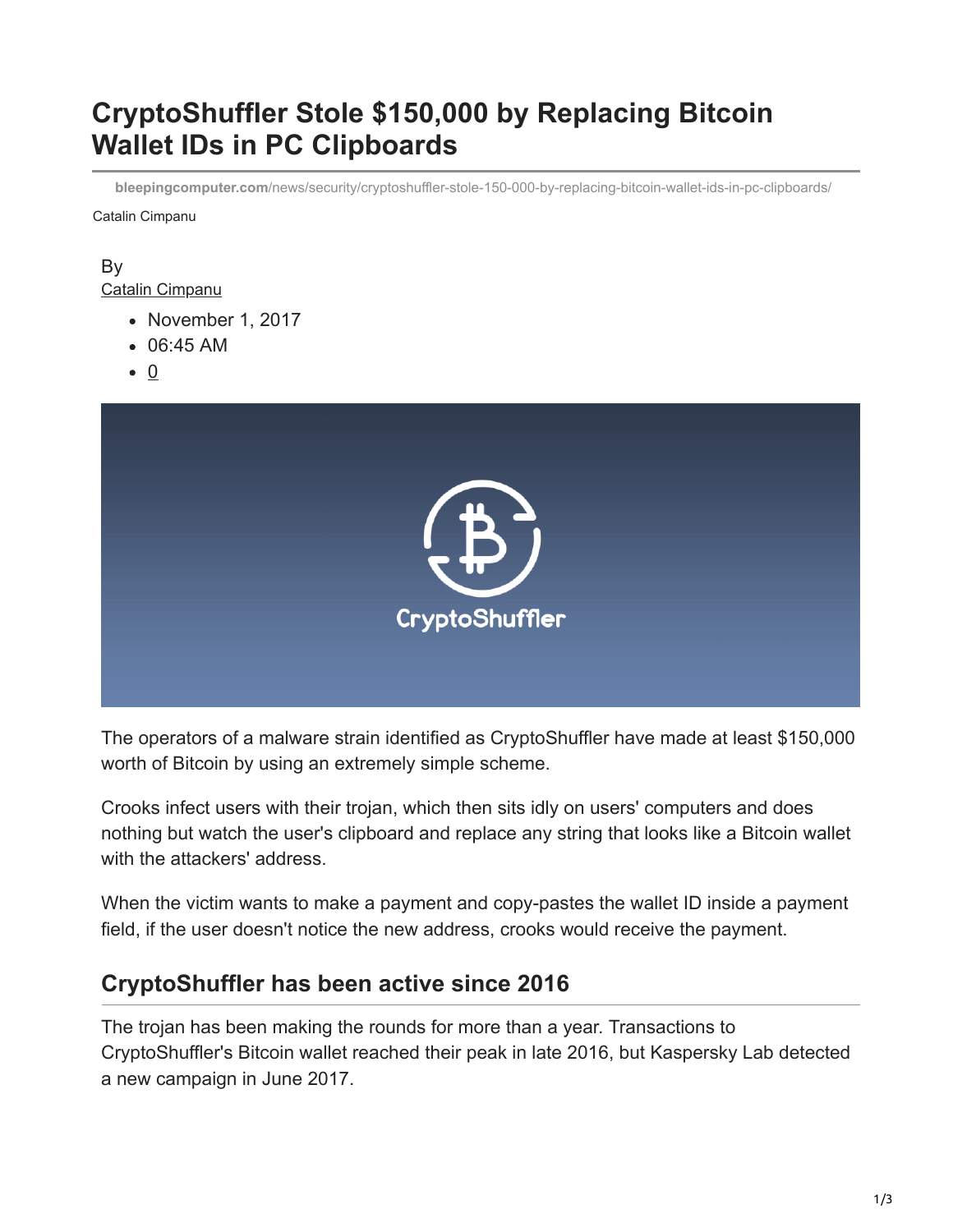"The malware described is a perfect example of a 'rational' gain," said Sergey Yunakovsky, Kaspersky Lab malware analyst. "The scheme of its operation is simple and effective: no access to pools, no network interaction, and no suspicious processor load."

[CryptoShuffler's Bitcoin wallet](https://blockchain.info/address/1v9UCfygQf3toN1vA5xyr7LhKmv9QWcwZ) currently holds 23.21 Bitcoin, worth over \$150,000 at today's (record) Bitcoin price of \$6,544.

## **CryptoShuffler targets other cryptocurrencies as well**

Besides Bitcoin, crooks also targeted wallets for other cryptocurrencies, such as Dogecoin, Litecoin, Dash, Ethereum, Monero, and Zcash.

The funds in the wallets for the other cryptocurrencies aren't pennies either, ranging from tens to thousands of US dollars.

CryptoShuffler is one of the most successful malware families targeting cryptocurrencies to date. For example, another malware author wasted months scanning for vulnerable IIS servers to install a Monero miner, [only to make \\$63,000.](https://www.bleepingcomputer.com/news/security/copy-pasting-malware-dev-made-63-000-from-mining-monero-on-iis-servers/) Making over \$150,000 for some code that watches the clipboard and replaces a string is quite the ROI (return on investment).

## **CryptoShuffler MD5 hash:**

0ad946c351af8b53eac06c9b8526f8e4 095536CA531AE11A218789CF297E71ED 14461D5EA29B26BB88ABF79A36C1E449 1A05F51212DEA00C15B61E9C7B7E647B 1E785429526CC2621BAF8BB05ED17D86 2028383D63244013AA2F9366211E8682 25BF6A132AAE35A9D99E23794A41765F 39569EF2C295D1392C3BC53E70BCF158 50E52DBF0E78FCDDBC42657ED0661A3E 6EB7202BB156E6D90D4931054F9E3439 7AE273CD2243C4AFCC52FDA6BF1C2833 7EC256D0470B0755C952DB122C6BDD0B 80DF8640893E2D7CCD6F66FFF6216016 AA46F95F25C764A96F0FB3C75E1159F8 B7ADC8699CDC02D0AB2D1BB8BE1847F4 D45B0A257F8A0710C7B27980DE22616E D9A2CD869152F24B1A5294A1C82B7E85

## **Related Articles:**

[New malware targets serverless AWS Lambda with cryptominers](https://www.bleepingcomputer.com/news/security/new-malware-targets-serverless-aws-lambda-with-cryptominers/)

[New cryptomining malware builds an army of Windows, Linux bots](https://www.bleepingcomputer.com/news/security/new-cryptomining-malware-builds-an-army-of-windows-linux-bots/)

[Fake crypto giveaways steal millions using Elon Musk Ark Invest video](https://www.bleepingcomputer.com/news/security/fake-crypto-giveaways-steal-millions-using-elon-musk-ark-invest-video/)